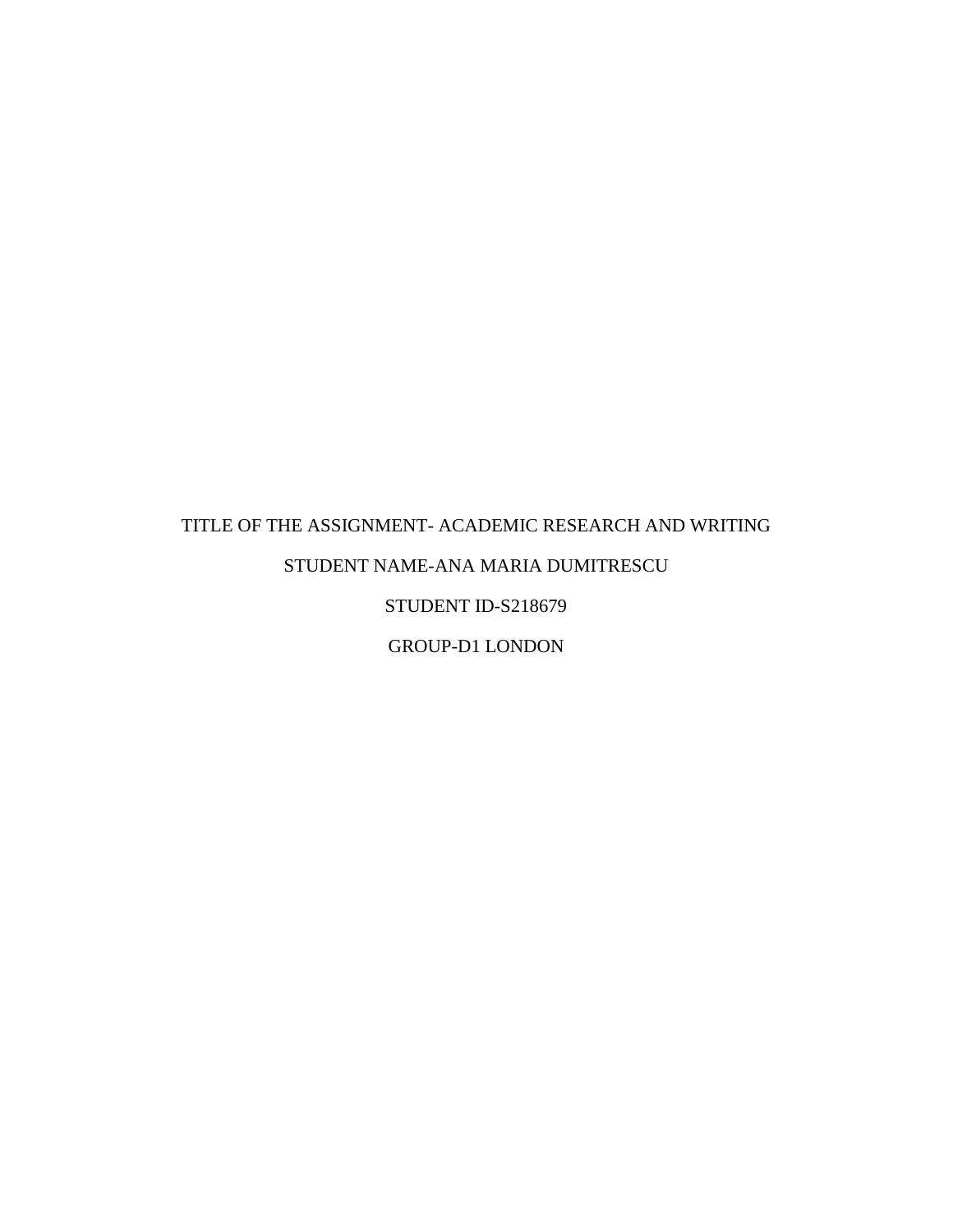# Table of Contents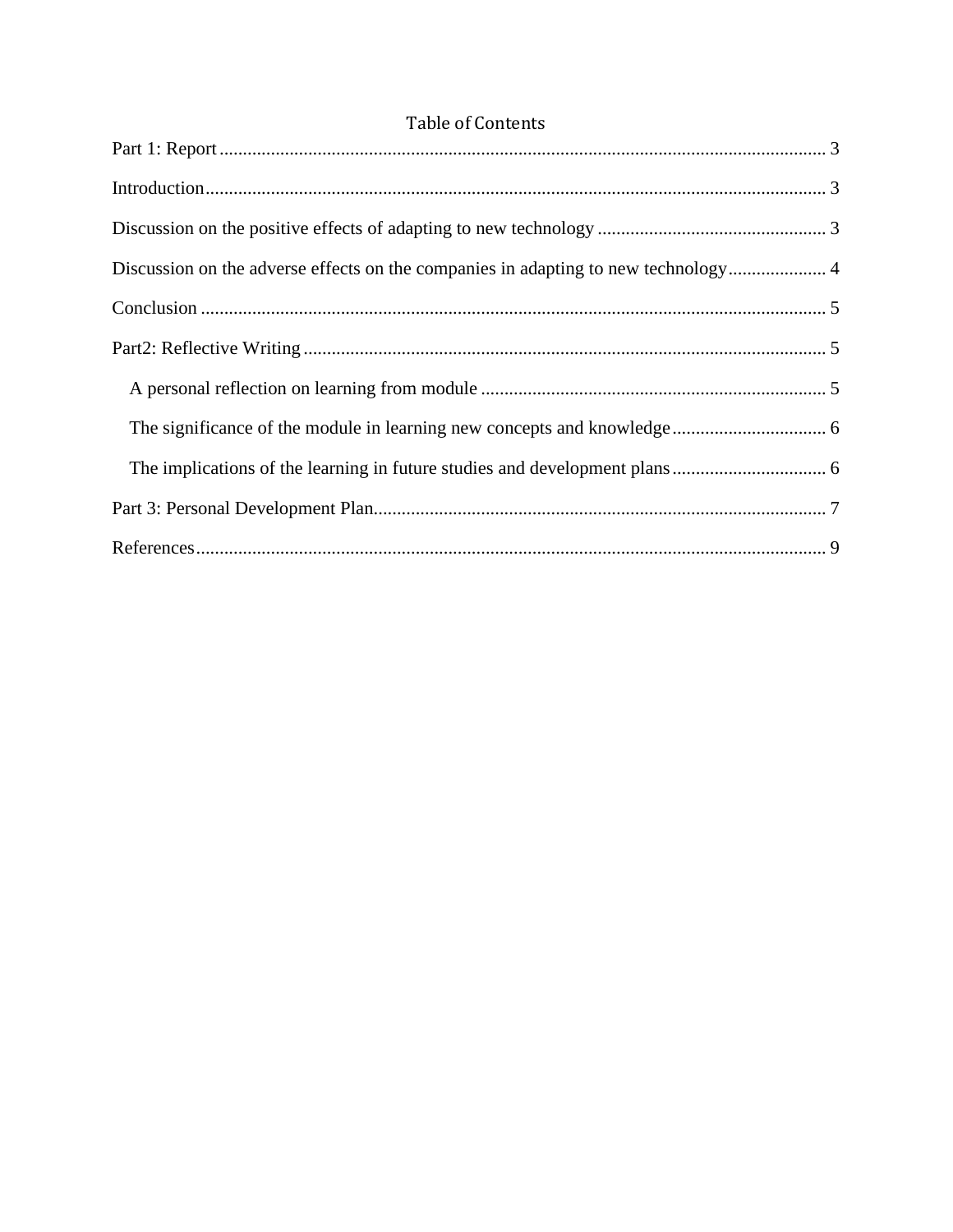#### <span id="page-2-1"></span><span id="page-2-0"></span>Part 1: Report

#### Introduction

Technology is considered as the prime component of business organization and disseminated in different sectors since advancement in information and communication technologies (ICT) is the new trend creating more commercial opportunities. The healthcare sectors in the United Kingdom witnessed the wave of pandemic crisis in which e-health innovation and technology supported the National Health Service (NHS) that is considered as the umbrella term integrating all the publiclyfunded systems of healthcare (Institute for Government, 2020). The report aims to develop the rationale for affirmative and contradicting impacts experienced by the organizations while adapting to new technology.

#### <span id="page-2-2"></span>Discussion on the positive effects of adapting to new technology

The business issue reflected in the report comprises of adapting to new technology. E-health innovation can be considered as new technology in the healthcare sector. E-health innovation can be defined as the enhancement of digital health innovation system comprising of several components like medical imaging, wireless health and sensors, electric health records and many more elements (Asthana et al., 2019). The trend of adapting to new technology helps the companies in the healthcare sector in realizing the potential of artificial intelligence to assist in mining medical records, e-health records of the patients, devise effective treatment and care plans through hospital settings and providing relevant drugs to the patients as required for their recovery and healing (Papa et al., 2020). The e-health innovation also assists medical professionals in committing less error in synchronizing the patient data and prescribing appropriate medications.

The virtual reality (VR) devices in promotion of e-health innovation prove to be more impactful for the surgeons who experience 100% boost in their overall performance in surgery in comparison to their traditional counterparts (Firth et al., 2018). E-health innovation is enhancing big business for the healthcare sectors by improving the devices, for instance, healthcare trackers, wearable devices, and sensors assisting the patients in mindfulness and sharing the results on the digital platforms with the medical practitioners (De Grood et al., 2016). For example-Tele-medicine and telehealth development through e-health innovation has now enabled in diagnosing and prescribing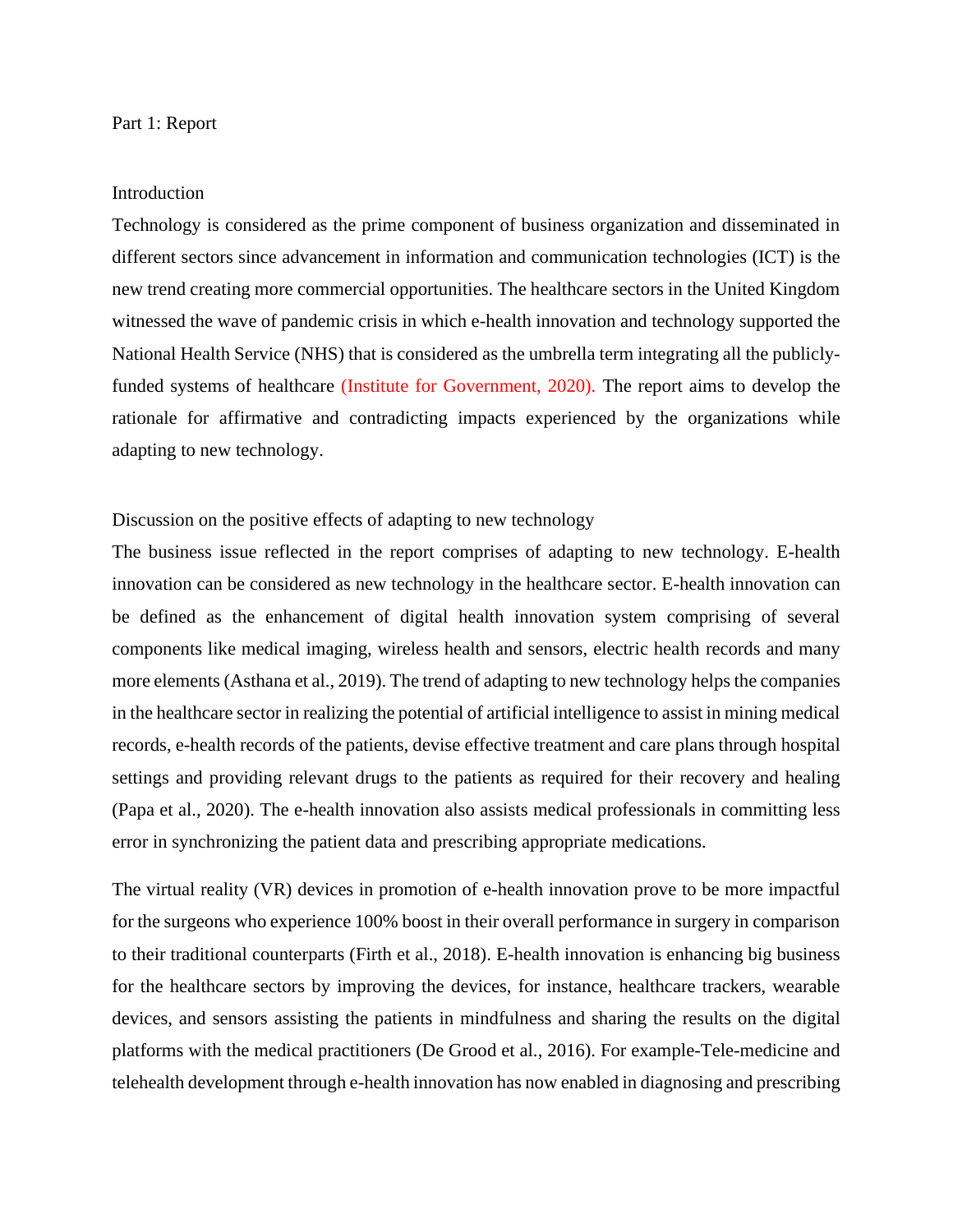for the patients who are located at distant places with internet facilities only at their exposure to get immediate relief from any healthcare issue.

## <span id="page-3-0"></span>Discussion on the adverse effects on the companies in adapting to new technology

The healthcare companies encounter the challenges like readiness of the staff and medical professionals in accessing the data and information through e-health initiatives in their medical care facilities and settings (Yusif et al. 2017). The lack of investment and time in training the medical healthcare workers to get accustomed with the hardware, software, infrastructure on networking, and other support necessary in its maintenance and administration is practically challenging for the companies to be met in short-term incorporation (Firouzi et al., 2018). Moreover, the pandemic crisis has aggravated the situation where physical distancing is still the norms providing limitation in interacting between the healthcare workers in the physical workplace environment and discusses the implementation of the advanced technologies. The incorporation of new technology incurs an expensive infrastructure. The NHS system is free for the residents of the United Kingdom where the patients may have to incur charges only on prescriptions. The other expenditures are borne by the government, which incurs pressure on exchequer (Al-Issa et al., 2019).

The new technologies require an investment which neither the patients nor the healthcare providers are willing to pay. Hence, this becomes a challenge on the companies to bring new technological adaptation in reality and practice. The traditional approach states that medical practitioners were reluctant in sharing the medical health records and vitals of the patients before the implementation of electronic health records. The healthcare facilities like hospitals and nursing homes lack the resources in forming a structure, less complicated for data entry of the patients' records. For example, a busy hospital would not spend much time for one patient when the inflow is more, and the shortage of doctors and nurses are visible. In such a scenario, complicated software or data entry process to document the vitals and records become challenging to type than keeping handwritten records of the treatment plan and medication.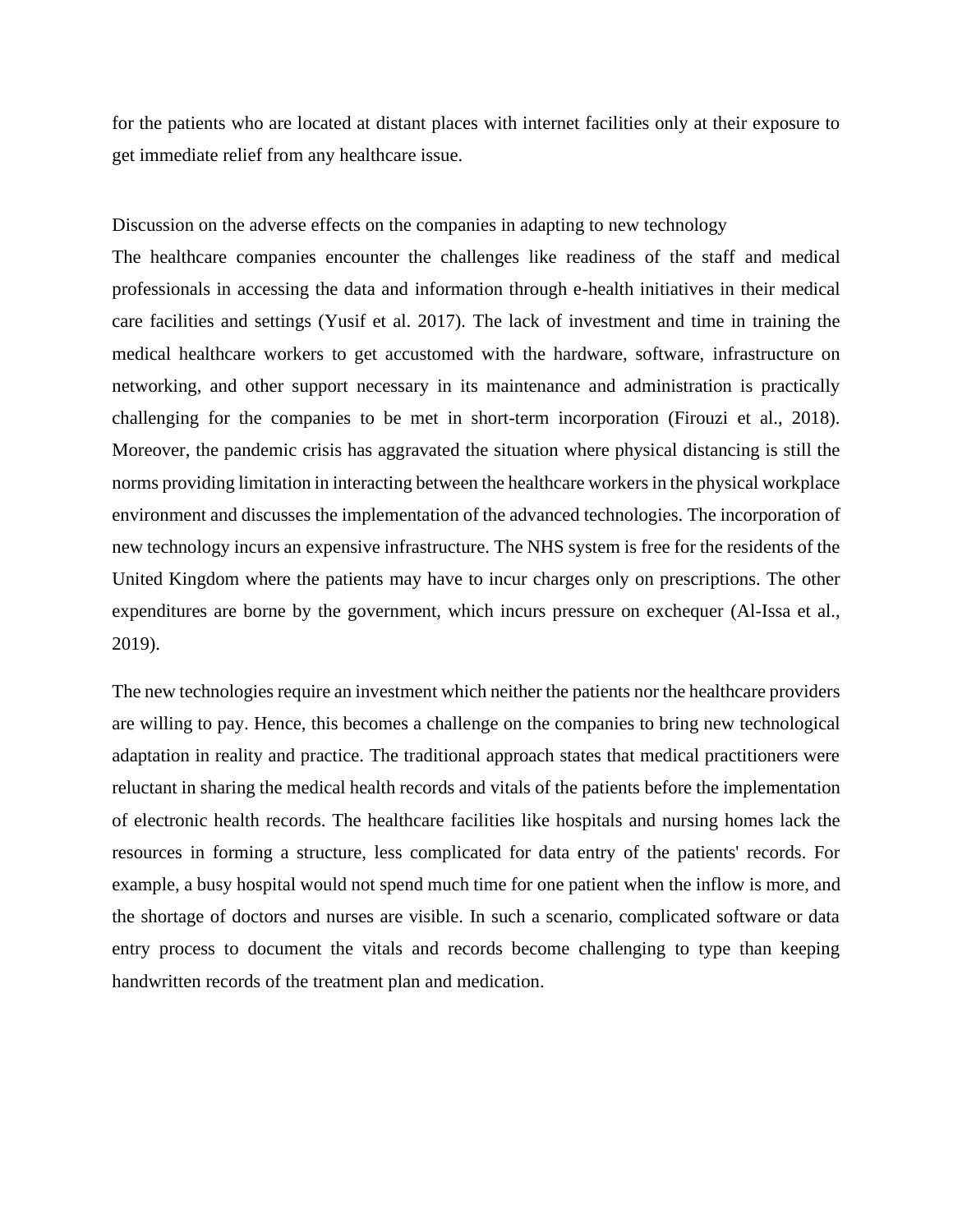### <span id="page-4-0"></span>Conclusion

In conclusion, it may be outlined that adapting to new technology even with its imitation is necessary to remain updated with the trends in the business environment. The positive impact of the business environment remains the focus while the new technology is implemented by the organizations. The challenges, however, are mitigated with shared solutions since the profitability of the healthcare companies are at stake when new technologies are incorporated in the healthcare system (Parida et al., 2019). The future implication of adapting to new technology will create more job opportunities in the IT sector and in the associated jobs like telemarketing, sales, and advertising. The gaps in the adaptation of the new technology need to be identified in the initial stages so that no more significant challenge emerges in the process (Patrick et al., 2016). The companies need to calculate the risks of e-health innovation and devise measures for cost-effective solutions to implement the technologies in the business.

## <span id="page-4-1"></span>Part 2: Reflective Writing

#### <span id="page-4-2"></span>A personal reflection on learning from the module

Reflective Learning can be defined as the deliberate process of experiential learning taking into account the social context and experiences to develop one's critical thinking, problem-solving and communication skills (Griggs et al., 2018).The module has been prepared in such a way which delivers the relevance of research, academic skills in writing, composing and compiling facts and data for essay and reports. I have been opportune to learn what research, reference, in-text citation and critical thinking on the topics covered actually reveals to a learner (Herbert et al., 2017). The insightful learning on composing the essay and research from authentic scholarly and newspapers helped me in gaining the knowledge of structuring a report, using concise information, critical thinking through discussion on challenges and benefits of the topic and preventing the article from plagiarism.

The referencing system also matters since we followed the Harvard Referencing system, which aims to cite the surname of the author/s with year f publication in the brackets (Baranova, 2016). The details vary from one author to two, three and more along with information on citing and referencing the articles from online websites and books. This module learning helped me in developing apt keywords search for researching the topics.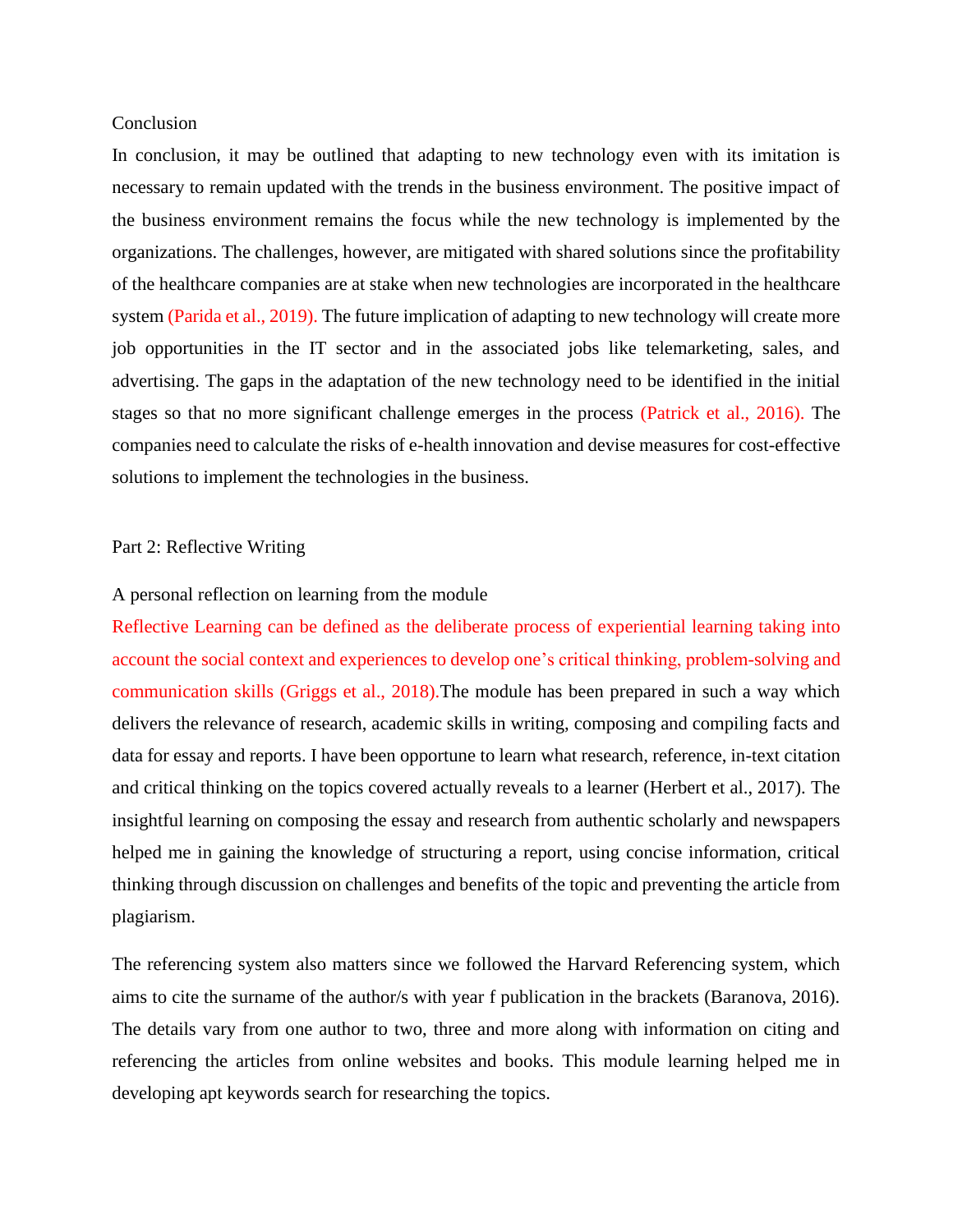<span id="page-5-0"></span>The significance of the module in learning new concepts and knowledge

The significance which I perceive in learning new concepts and topics covered through the module engages a learner with the variety included in the curriculum. This variety in learning helped me to develop a curiosity for researching topics and preparing myself for the semesters (Rienties et al., 2017). The modules helped in structuring the syllabus while being flexible to enhance my technical skills on computers and presentation skills. The main motive of joining the university is to complete my graduate degree and earn a job in a reputed organization. Hence, the modules are designed with the aim of providing the learners like us with the plethora of developing academic and employability skills which will also be necessary for the future course of developing my portfolio in the professional pursuit. As informed by Benoit et al. (2019), adaptation to the needs of the learning curriculum by developing the transferable skills like communication, researching, presentation, teamwork, collaboration, and critical thinking will help me emerge as a leader to incorporate focused outlook in productivity in the workplace environment. Kolb's Reflective Cycle is significant in learning new modules and concepts since the model provides scope for experience the concept, reflection on the concept, conceptualize the knowledge and test them with active experimentation in possible cases (Sudria et al., 2018). The module suggests process and perception continuum which follows the process of diverging, assimilation, converging and accommodating of the experiences.

### <span id="page-5-1"></span>The implications of the learning in future studies and development plans

The future plans of learning through the module, articles, peer-reviewed journals and factual data from the authentic online websites will help me in composing reports and essays in the academic curriculum. This composition and formal communication method will enhance my employability skills like communicating the crucial messages, notices and briefs to the management when I get successfully employed in a renowned organization (Jessop and Tomas, 2017). The formal learning will enable my leadership skills, technological skills, time-management skills and planning and organizing skills. The refined knowledge on the topics covered through the modules is relevant to the modern business approaches enabling the learner to comprehend the theories, concepts, and models on how an organization operates. Hence, the learning will enrich my future possibilities of becoming a successful manager. I may choose to become an entrepreneur after gaining practical experience and knowledge while working in the relevant business sectors.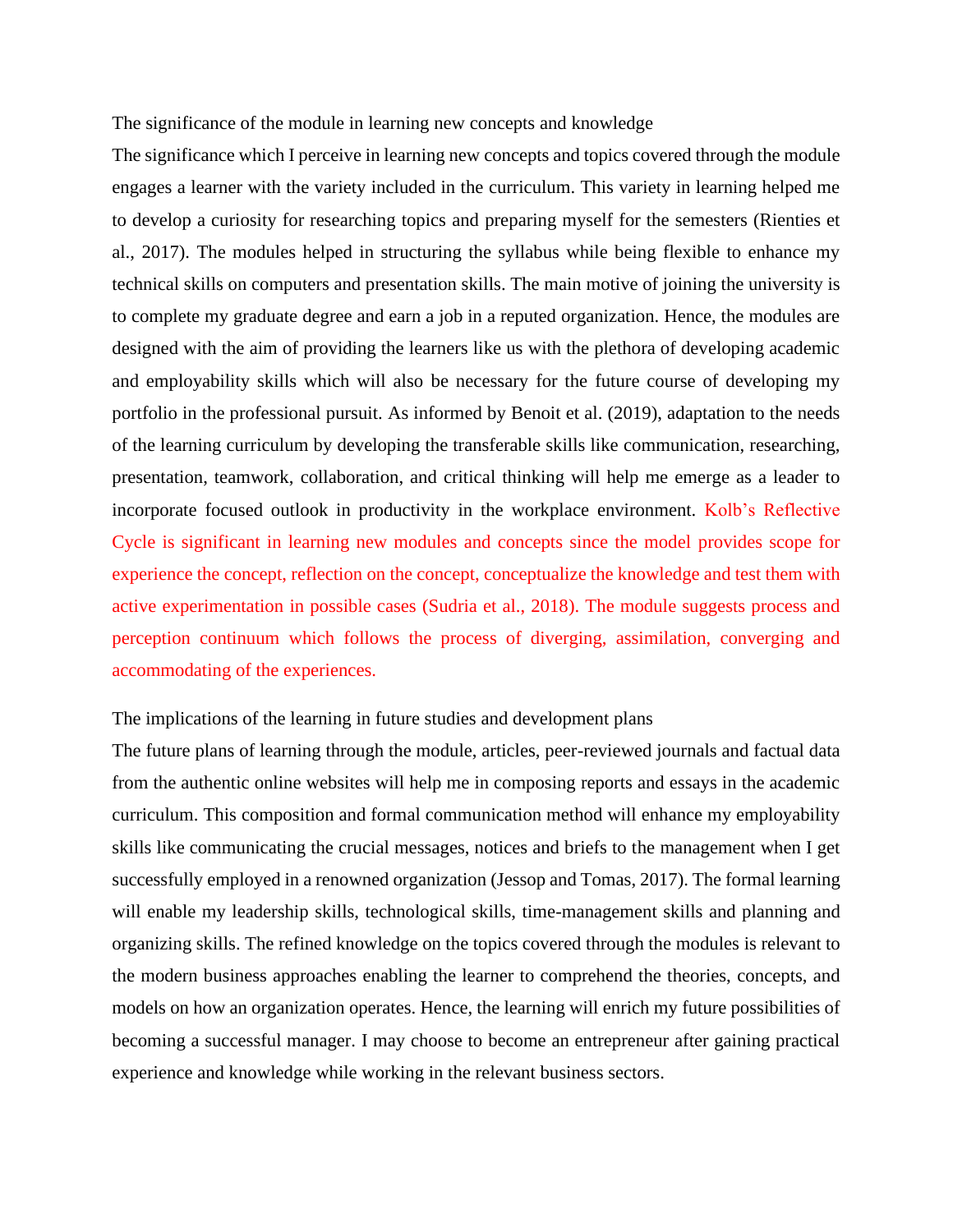# <span id="page-6-0"></span>Part 3: Personal Development Plan

| Academic Skill                | Action                                    | <b>Future</b>            |  |
|-------------------------------|-------------------------------------------|--------------------------|--|
|                               |                                           | Implications             |  |
| <b>Time Management Skills</b> | I have been efficiently trying to         | Time-management          |  |
|                               | timeline<br>the<br>of<br>manage           | skills will not stall my |  |
|                               | composing essays and reports              | work and will enable me  |  |
|                               | while also preparing myself for           | to meet my deadlines     |  |
|                               | assessments due for the<br>the            | with<br>goals<br>and     |  |
|                               | semesters                                 | objectives.              |  |
| and Organizing<br>Planning    | I have perceived that planning and        | Planning and organizing  |  |
| skills                        | organizing<br>the<br>data<br>and          | of the factual data will |  |
|                               | information while structuring an          | enable me to present     |  |
|                               | essay or report is vital to manage        | authentic<br>information |  |
|                               | the time and help me in reflecting        | further<br>for           |  |
|                               | on the topic.                             | implementation in tasks  |  |
|                               |                                           | and assignments.         |  |
| Research and referencing      | Research skills with relevant             | Referencing will enable  |  |
| skills                        | keywords and search engine                | me to provide the right  |  |
|                               | optimization are one of the crucial       | sources of taking the    |  |
|                               | demands<br>business<br>in<br>the          | information and prevent  |  |
|                               | have<br>environment. I<br>started         | from<br>my<br>content    |  |
|                               | implementing<br>them<br>in<br>my          | plagiarism.              |  |
|                               | assignments.                              |                          |  |
| <b>Communication skills</b>   | is<br>of<br>the<br>vital<br>skills<br>One | Communication<br>skills  |  |
|                               | communication. I have been an             | will help me to lead and |  |
|                               | active listener, and composer of          | gain a reputation among  |  |
|                               | written communication. I would            | the team members.        |  |
|                               | like to enrol myself in training for      |                          |  |
|                               |                                           |                          |  |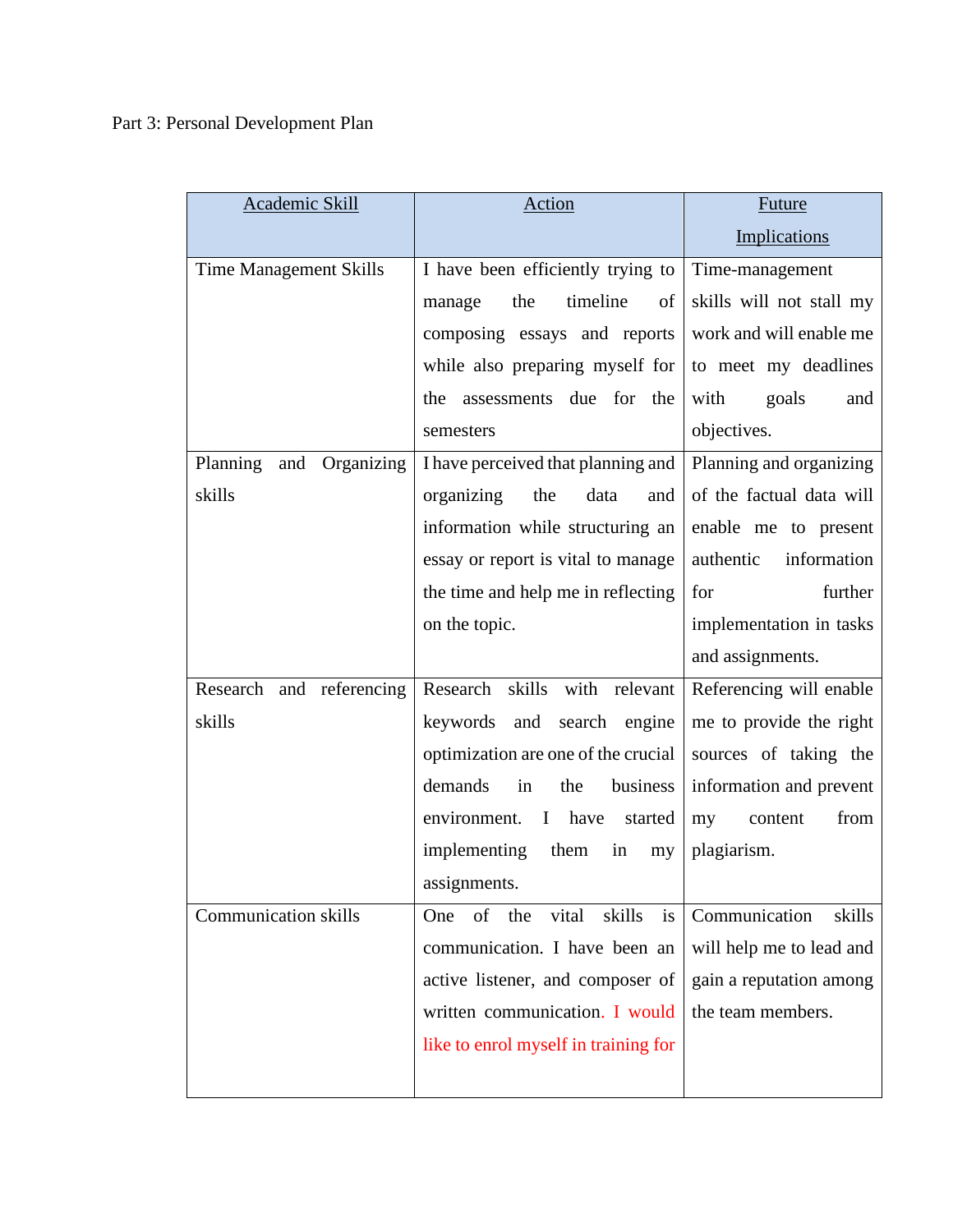| cross-cultural                 | communication I |  |
|--------------------------------|-----------------|--|
| skills through online classes. |                 |  |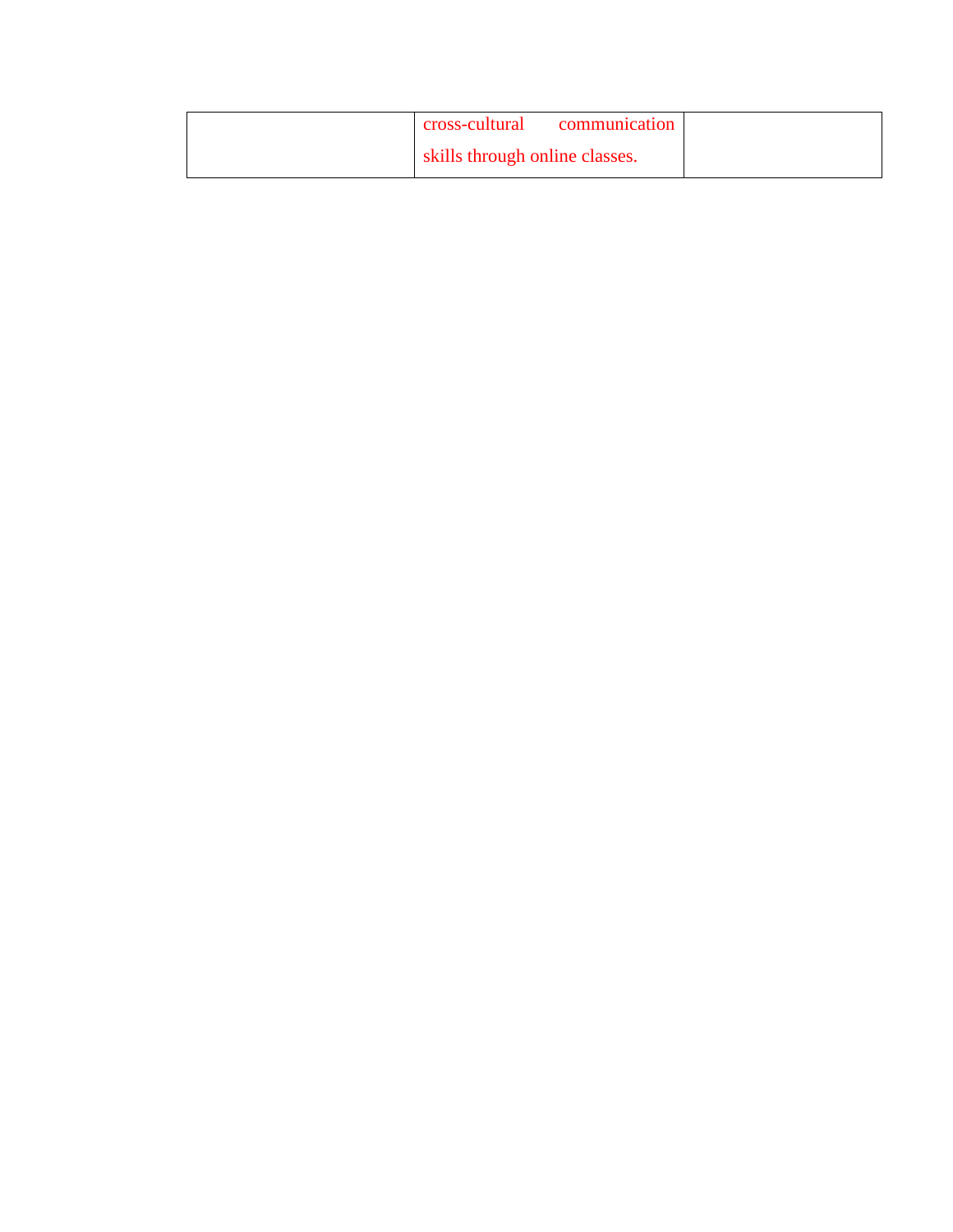<span id="page-8-0"></span>References

Al-Issa, Y., Ottom, M.A. and Tamrawi, A., (2019). eHealth cloud security challenges: A survey. *Journal of Healthcare Engineering*, *2019*.

Asthana, S., Jones, R., & Sheaff, R., (2019). Why does the NHS struggle to adopt eHealth innovations? A review of macro, meso and micro factors. *BMC Health Services Research*, *19*(1), 1-7.

Baranova, J., (2016). HARWARD REFERENCING SYSTEM AND ITS USE BY THE STUDENTS OF THE TTI. *B. Misnevs*, p.63.

Benoit, S., Klose, S., Wirtz, J., Andreassen, T.W. and Keiningham, T.L., (2019). Bridging the data divide between practitioners and academics. *Journal of Service Management*.

De Grood, C., Raissi, A., Kwon, Y. and Santana, M.J., (2016). Adoption of e-health technology by physicians: a scoping review. *Journal of multidisciplinary healthcare*, *9*, p.335.

Firouzi, F., Farahani, B., Ibrahim, M. and Chakrabarty, K., (2018). Keynote paper: from EDA to IoT eHealth: promises, challenges, and solutions. *IEEE Transactions on Computer-Aided Design of Integrated Circuits and Systems*, *37*(12), pp.2965-2978.

Firth, J., Torous, J., Carney, R., Newby, J., Cosco, T.D., Christensen, H. and Sarris, J., (2018). Digital technologies in the treatment of anxiety: recent innovations and future directions. *Current psychiatry reports*, *20*(6), p.44.

Griggs, V., Holden, R., Lawless, A. and Rae, J., (2018). From reflective learning to reflective practice: assessing transfer. *Studies in Higher Education*, *43*(7), pp.1172-1183.

Herbert, C., Velan, G.M., Pryor, W.M. and Kumar, R.K., (2017). A model for the use of blended learning in large group teaching sessions. *BMC medical education*, *17*(1), p.197.

Institute for Government, (2020). *Devolution And The NHS*. [online] The Institute for Government. Available at:<https://www.instituteforgovernment.org.uk/explainers/devolution-nhs> [Accessed 23 November 2020].